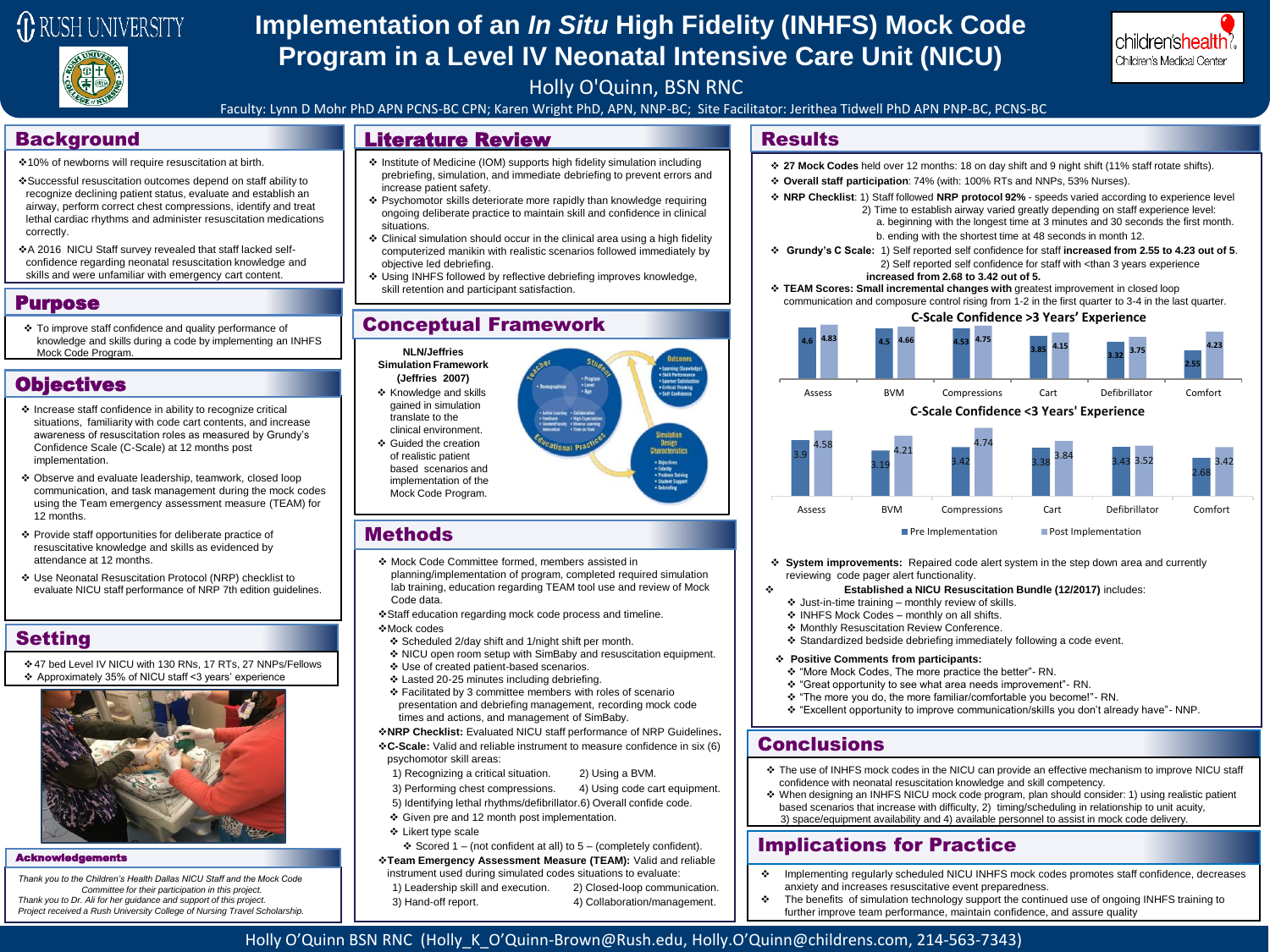## Abstract

**Title:** Implementation of In Situ High Fidelity Simulation (INHFS) Mock Codes in a Level IV Neonatal Intensive Care Unit (NICU)

#### **Background**

Recent evidence affirms that regularly conducted INHFS mock codes improve response times, equipment familiarity, and staff comfort levels. A 2016 Level IV NICU staff survey revealed a lack of self-confidence regarding neonatal resuscitative knowledge and unfamiliarity with emergency cart contents. These deficiencies can lead to poor skill execution, reduced teamwork during resuscitative events, and poor patient outcomes.

#### **Purpose**

The purpose of the program was to develop and implement a sustainable in situ high fidelity simulation (INHFS) mock code program in the CMCD NICU providing staff opportunities for deliberate practice of resuscitative knowledge and skills, assessing response times. The secondary goals include evaluating teamwork and collaboration during resuscitative events and improving self-reported staff confidence.

#### **Evaluation Methods and Implementation**

Monthly interdisciplinary INHFS Mock Codes were implemented in a Level IV NICU. The nurse was pre-briefed and responsible for initial patient assessment, therapy, and activating the NICU alert system. A Neonatal Resuscitation Program (NRP) based checklist was used to evaluate resuscitative skill performance. Grundy's C-Scale was administered to measure individual self-confidence. The Team Emergency Assessment Measure (TEAM) was used to evaluate leadership, closed loop communication, and role delineation.

#### **Results**

C-Scale pre-implementation revealed staff lacked self-confidence with resuscitation skills. Twelve months' post implementation showed a significant improvement in knowledge and skill. TEAM data revealed increased level of comfort with being part of a resuscitative team, improved closed loop communication and a more functional atmosphere following participation in the INHFS NICU mock codes.

#### **Conclusions**

The use of INHFS mock codes in the NICU can provide an effective mechanism to improve NICU staff confidence with neonatal resuscitation knowledge and skill competency. When designing an INHFS NICU mock code program, plan should consider using realistic patient based scenarios that increase with difficulty. For positive outcomes it is important to consider timing and scheduling of the mock codes in relationship to unit acuity. Space and high fidelity equipment needs to be readily available and accessible with adequately trained personnel to assist in mock code delivery. The benefits of simulation technology support the continued use of ongoing INHFS training to further improve team performance, maintain confidence, and assure quality patient care.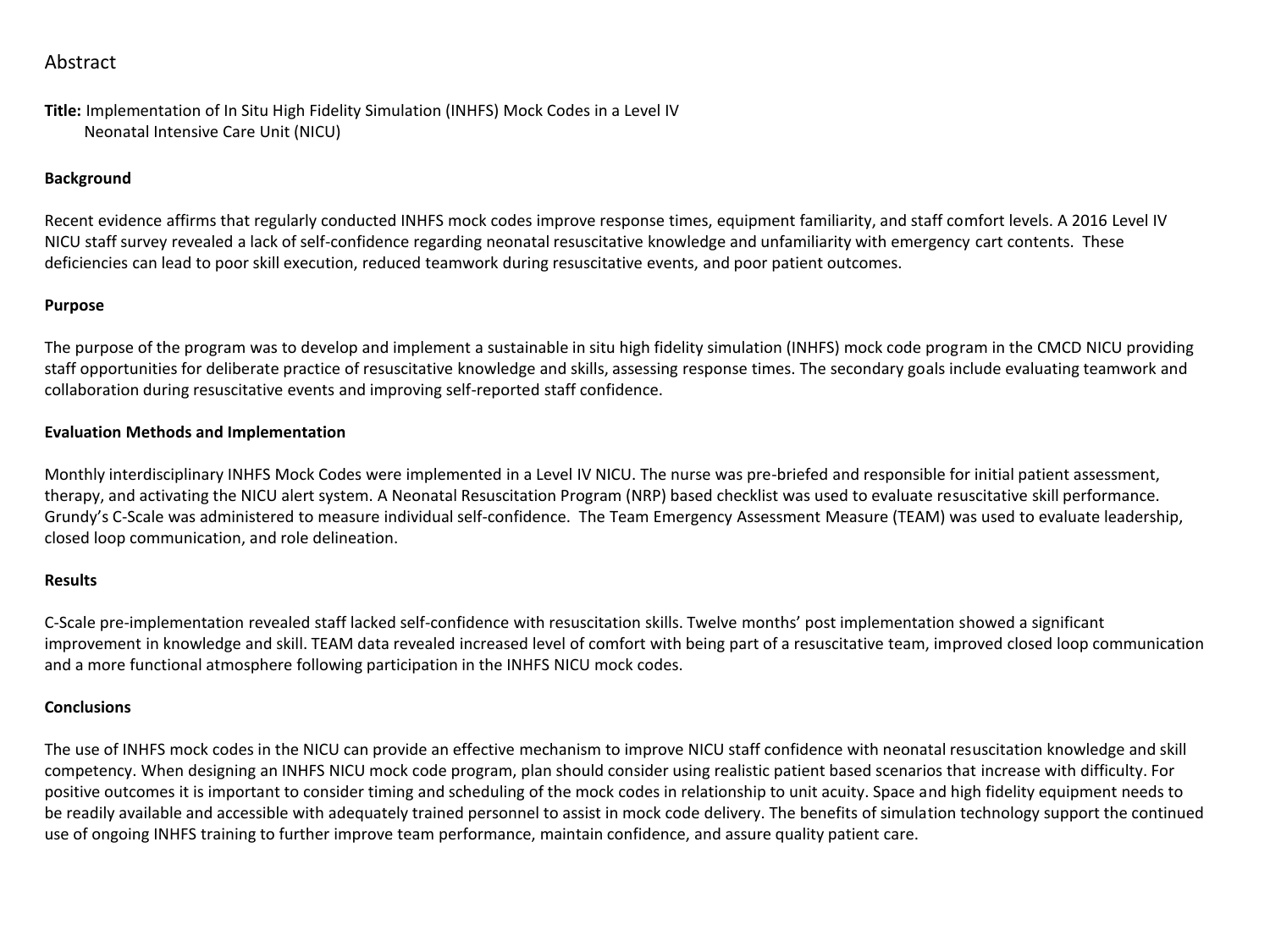Holly O'Quinn BSN RNC DNP Neonatal CNS Student Rush University Spring 2018 Holly\_K\_O'Quinn-Brown@rush.edu Holly.O'Quinn@childrens.com 214-563-7343

See Handouts for References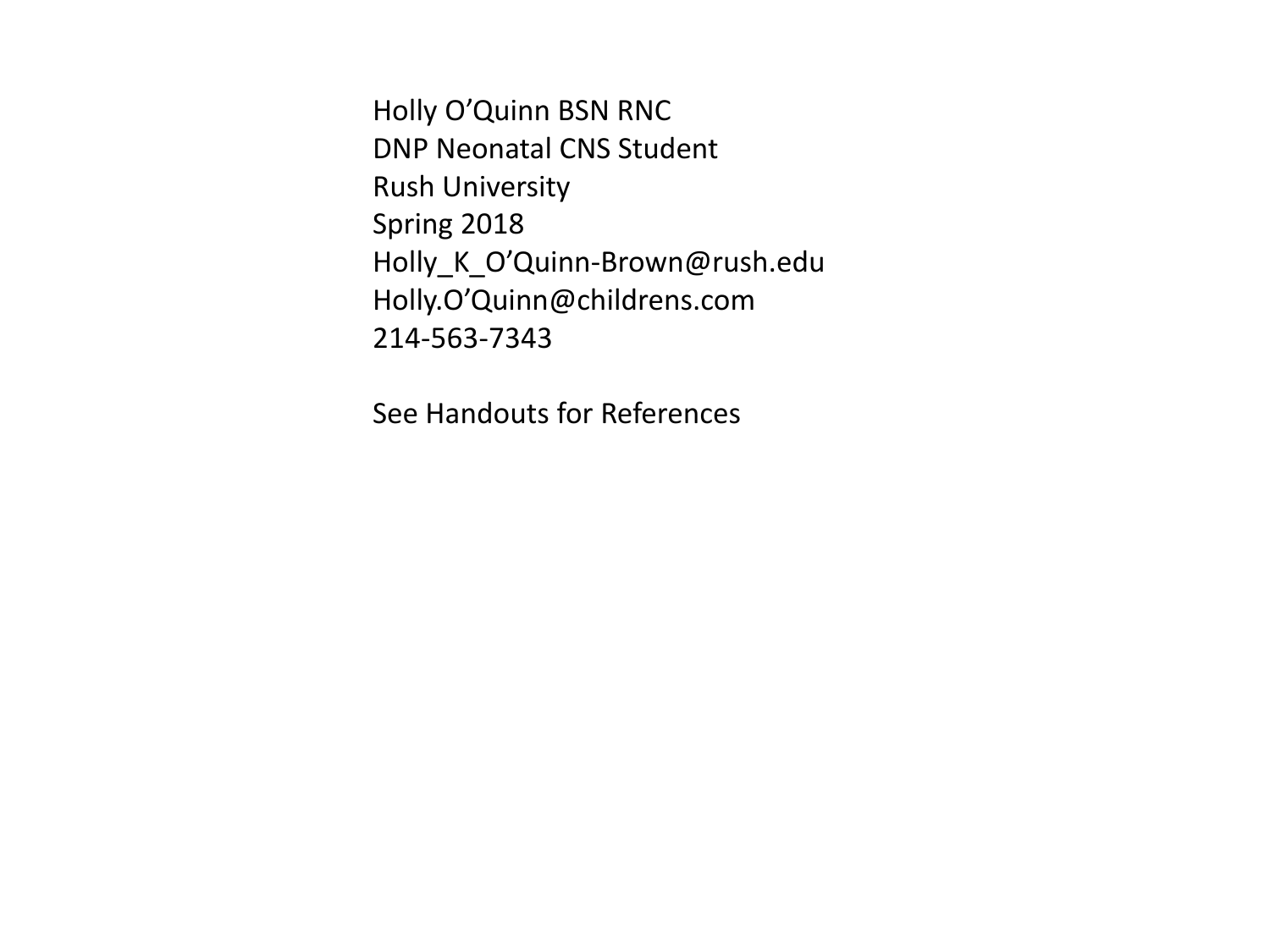#### References

- Aebersold, M., & Tschannen, D. (2013). Simulation in nursing practice: The impact on patient care. *The Online Journal of Issues in Nursing*, *18.* **doi:** 10.3912/OJIN.Vol18No02Man06
- Al Sabei S., & Lasater, K. (2016). [Simulation debriefing for clinical judgment development: A concept analysis.](https://www-ncbi-nlm-nih-gov.ezproxy.rush.edu/pubmed/27429402) *Nurse Educator Today*. *45*, 42-47. doi: 10.1016/j.nedt.2016.06.008.
- American Academy of Pediatrics. (2016). Neonatal Resuscitation Program (7th ed.). Elk Grove Village, IL.
- AMN Healthcare Services. (2014). Neonatal Resuscitation; History and vital updates. Retrieved from https://lms.rn.com/getpdf.php/2021.pdf
- Barr, C. (2016). Deliberate practice: What it is and why you need it. *Expert Enough*. Retrieved from http://expertenough.com/1423/deliberate-practice
- Bender, J., Kennaly, K., Shields, R., & Overly, F. (2014). Does simulation booster impact retention of resuscitation procedural skills and teamwork? *Journal of Perinatology*, *34*, 664–668.
- Blakely, T. Implementing newborn mock codes. (2007). *The Journal of Maternal/Child Nursing,*

*32*, 233-238

- Bloom, B. (1984). *Taxonomy of educational objectives: Handbook1: Cognitive Domain*. White Plains, NY: Longman
- Bragard, I., Farhat, N., Seghaye, M., Karam, O., Neuschwander, A., Shayan, Y. & Schumacher, Y. (2016). Effectiveness of a high-fidelity simulation-based training program in managing cardiac arrhythmias in children a randomized pilot study. *Pediatric Emergency Care. 00*(00).
- Bullard, M., Bencken, C., Chiu, M., Lueck, J., Primis, S., Pubantz, D., & Swiderski, D. (2014). Implementation of a pediatric mock code blue program at a tertiary care facility: does it improve code performance, confidence, or teamwork? [Abstract]. *Simulation in Healthcare: Journal of the Society for Simulation in Healthcare*. doi: 10.1097.sih.0000459279.31255.41
- Cant, R. & Cooper, S., (2010). Simulation-based learning in nurse education: systematic review. *Journal of Advanced Nursing*. *66,* 3-15.
- Center for Medical Simulation (CMS). (2016). Debriefing as defined by CMS. Retrieved from https://harvardmedsim.org/resources-other.php.
- Children's Health (2016). Children's Medical Center Dallas. Retrieved from https://www.childrens.com/specialties-services/specialty-centers-and-programs/fetalneonatal/continuum-of-care-programs/level-IV-nicu
- Chmil, J. (2016). Prebriefing in simulation-based learning experiences. *Nurse Educator, 41*, 64-65.
- Cook, D., Hatal, R., Brydges, R., Zendejas B., Szostek, J., Wang, A., . . . Hamstra, S. (2011). Technology-enhanced simulation for health professions education. *Journal of American Medical Association, 30,* 978-988.
- Cooper, S., Cant, R., Porter, J., Sellick, K., Somers, G., Kinsman, L., & Nestel, D.(2010). Rating medical emergency teamwork performance: Development of the Team Emergency Assessment Measure (TEAM). *Resuscitation: Official Journal of the European Resuscitation Council 81*,446–452. doi: http://dx/doi.org/10.1016/j.resuscitation.2009.11.027
- Delac, K., Blazier, D., Daniel, L., & N-Wilfong, D. (2013). Five alive: Using mock code simulation to improve responder performance during the first 5 minutes of a code. *Critical Care Nursing Quarterly, 36*, 244-50. doi: 10.1097/CNQ.0b013e3182846fla.
- Dowson, A., Russ, S., Sevdaiis, N., Cooper, M., & Munter, C. (2013). How in situ simuiatíon affects paediatric nurses' clinical confidence. *British Journal of Nursing, 22*, 610-617.
- Fanning, R. & Gaba, D. (2007*). The Role of Debriefing in Simulation-Based Learning.*
- Simulation in Healthcare: The Journal of the Society for Simulation in Healthcare, 2, 115-125.
- Figueroa, M., Sepanski, R., Goldberg, S., & Shah, S. (2013). Improving Teamwork, Confidence, and Collaboration Among Members of a Pediatric Cardiovascular Intensive Care Unit Multidisciplinary Team Using Simulation-Based Team Training. *Pediatric Cardiology, 34,* 612–619.
- Franklin, A., Lee, C. (2014). Effectiveness of simulation for improvement in self-efficacy among novice nurses: *A meta-analysis. Journal of Nursing Educaiton, 53, 607*-614 Friedman, D., Zaveri, P., & O'Connell, K. (2010). Pediatric mock code curriculum Improving resident resuscitations. *Pediatric Emergency Care, 26,* 490-494.
- Gardner, A., Kosemund, M., Hogg, D., Heymann, A., & Martinex, J. (2016). Setting goals, not just roles: Improving teamwork through goal-focused debriefing*. American Journal of Surgery*. http://dx.doi.org/10.1016/j.amjsurg.2016.09.040 0002-9610/.
- Goldsworthy, S. (2011). High fidelity simulation in critical care: *A Canadian perspective SciVerse Science Direct, 19,* 139-143.
	- http://dx.doi.org/10/1016/j.amjsurg.2016.09.0400002-9610
- Grant, J., Dawkins, D., Molhook, L., Keltner, N. & Vance, D. (2014). Comparing the effectiveness of video-assisted oral debriefing and oral debriefing alone on behaviors by undergraduate nursing students during high-fidelity simulation*. Nurse Education in Practice, 14*, 479-484. http://dx.doi.org/10.1016/j.nepr.2014.05.003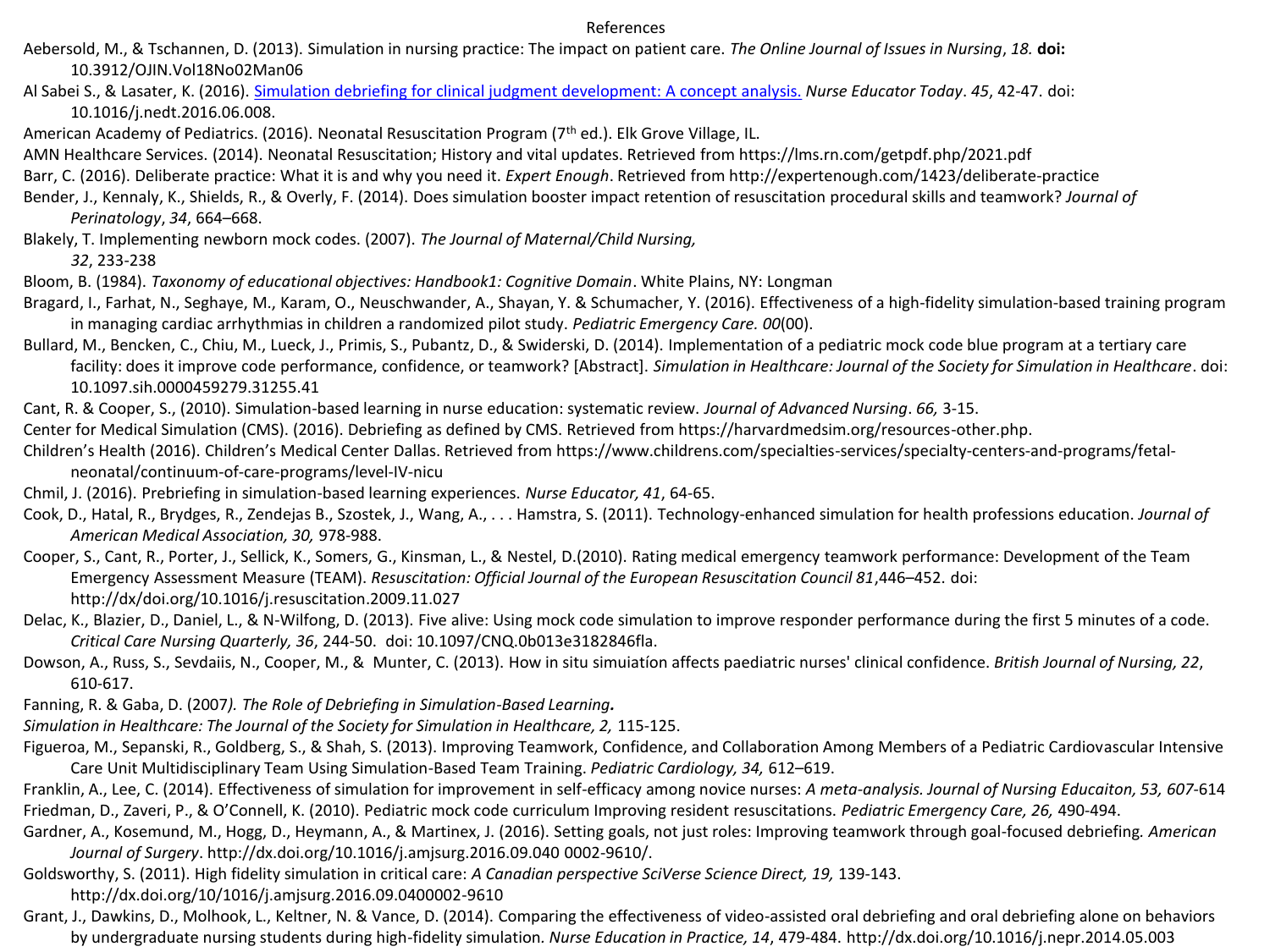- Grundy, S. (1993). The confidence scale: development and psychometric characteristics. *Nurse Educator, 17*, 6-9.
- Herbers, M. & Heaser, J., (2016). Implementing an in situ mock code quality improvement program. *American Journal of Critical Care, 25*, 393-399.
- Huseman, K. (2012). Improving code blue through the use of simulation. *Journal of Nurses in Staff Development, 28*, 120-124.
- Jeffries, P. R. (2005). [A framework for designing, implementing, and evaluating simulations used as teaching strategies in nursing.](http://ovidsp.tx.ovid.com.ezproxy.rush.edu/sp-3.22.1b/ovidweb.cgi?&S=PPCNFPNAKLDDLMOGNCHKFCFBEENNAA00&Link+Set=S.projects.21|17|sl_10) *Nursing Education Perspective, 26,* 96.10.3
- Jones, F., Passos-Neto, C, & Braghiroli, O. (2015). Simulation in medical education: Brief history and methodology. *Principles and Practice of Clinical Research, 1:*56-63. Kalisch, P., Aebersold, M., McLaughlin, M. & Tschannen, C. 2015). An Intervention to improve nursing teamwork using virtual simulation. *Western Journal of Nursing*
- *Research, 37,* 164-179. Kuehster, C. & Hall C. (2010). Simulation learning from mistakes while building communication and teamwork*. Journal for Nurses in Staff Development, 26*, 123-127.
- Lemke, D., Fielder, E., Hsu, X., & Doughty, C. (2016). Improved team performance during pediatric resuscitations after rapid cycle deliberate practice compared with traditional debriefing a pilot study. *Pediatric Emergency Care, 00*, 00.
- Leonard, M. (2003) Lessons from the sharp end: critical components of successful patient safety work. Focus Patient Safety, *6*, 1-2.
- Manser T. (2009). Teamwork and patient safety in dynamic domains of healthcare: a review of the literature. *Acta Anaesthesiologica Scandinavice, 53,* 143-151.
- Measurement Instrument Database for the Social Sciences (MIDSS). (2012) TEAM- Team Emergency Assessment Measure. www.midss.org/content/team-teamemergency-assessment-measure.
- Page –Cutrara, K. (2014). Use of pre-briefing in nursing simulation: A literature review. *Journal of Nursing Education, 3,* 136-141.
- Page-Cutrara, K & Turk, M. (2017). Impact of pre-briefing on competency performance, clinical judgment and experience in simulation: An experimental study. *Nurse Education Today, 48.* 78-83.
- Pascual, J., Holena, D., Vella, M., Palmieri, J., Sicoutris, C…. Schwab, W. (2011). Short simulation training improves objective Skills in established advanced practitioners managing emergencies on the ward and surgical intensive care unit. *The Journal of Trauma Injury, Infection, and Critical Care, 71,* 330-338.
- Perez, C. (2014). Calming the chaos: Simulated code interdisciplinary team training Simulation prepares caregivers for the intensity of critical events. *American Nurse Today, 9,* 54-58.
- Prince, C., Hines, E., Chyou P., & Heegeman, D. (2014). Finding the key to a better code: Code team restructure to improve performance and outcomes, *Clinical Medical Research*, *12*, 47 57.
- Sawyer, T. (nd). Taking simulation & debriefing to the next level. Neonatal Education & Simulation-Based Training Program. Retrieved from https://www.2aap.org/…/7%20Taking%20Simulation%20%20Debriefing%20to%20th
- Sawyer, T. Sierocka-Castaneda, A., Berg, B., Lustik, M. & Thompson, M. (2012). The effectiveness of video-assisted debriefing versus oral debriefing alone at improving neonatal resuscitation performance: a randomized trial. *Simulation Healthcare*, *7,*213-21. doi: 10.1097/SIH.0b013e3182578ea
- Shin, S., Park J. H, Kim, J. H. [Effectiveness of patient simulation in nursing education: meta-analysis.](https://www-ncbi-nlm-nih-gov.ezproxy.rush.edu/pubmed/25459172) *Nurse Education Today, 35*,176-82. doi: 10.1016/j.nedt.2014.09.009 Smith, S. & Roehrs, C. (2009). High-Fidelity simulation: factors correlated with nursing student satisfaction and self-confidence. *Nursing Education Perspective*, *30,* 74-78. Spunt, D., Foster, D., Adams, K. (2004). Mock code: A Simulation model. *Nurse Educator*, 29, 192-194.
- Sullivan N. (2015). An integrative review: Instructional strategies to improve nurses' retention of cardiopulmonary resuscitation priorities. *International Journal Nursing Education Scholarship*, *1,* 37-43. doi: 10.1515/ijnes-2014-001
- TEAM. (n.d.). Monash University. www.medicalemergencyteam.com
- Tofil, N., White, M., Manzella, B., McGill, D., & Zinkan, L. (2009). Initiation of a pediatric mock code program at a children's hospital. *University of Alabama Children's Hospital. Medical Teaching, 31*, e241-7. doi: 10.1080/01421590802637974
- U.S. News and World Report. (2016). Children's Medical Center Dallas. Retrieved from http://health.usnews.com/best-hospitals/area/tx/childrens-medical-center-dallas-6740935/pediatric-rankings/neonatal-care
- W. J. Kellogg Foundation. (2004) Logic Model Development Guide. http://www.smartgivers/rog/uploads/logicmodelguidepdf.pdfWarren, J., Luctkar-Flude, M., Godfrey, C. & Lukewich, J. (2016). A systematic review of the effectiveness of simulation-based education of satisfaction and learning outcomes in nurse practitioner programs. *Nurse Educator Today*, *46*, 99-108. doi: 10.1016/j.nedt.2016.08.023